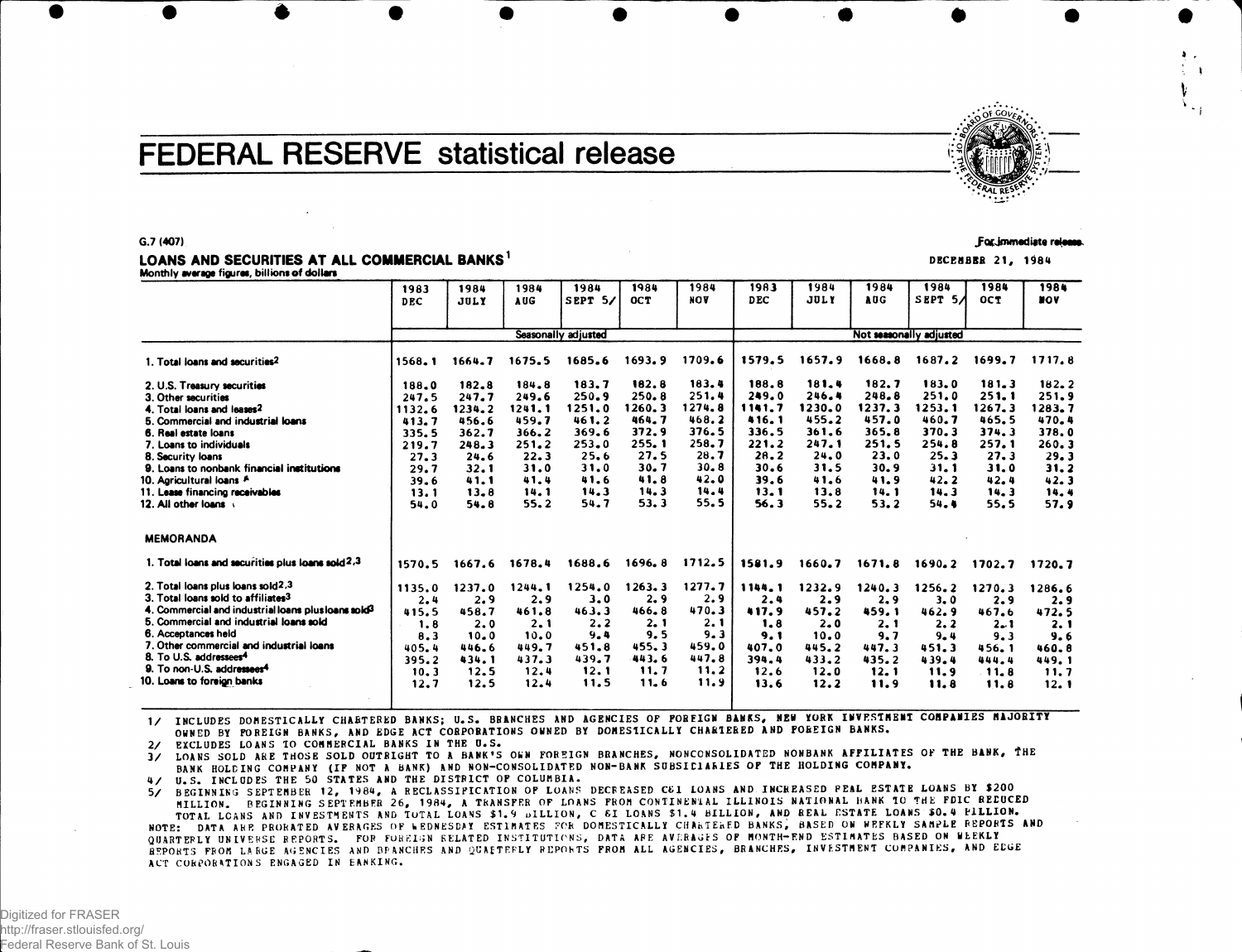#### G.7 (407)A

#### DECEMBER 21, 1984

 $\Delta \sim 10^{-10}$ 

#### LOANS AND SECURITIES AT DOMESTICALLY CHARTERED COMMERCIAL BANKS<sup>1</sup> Averages of Wednesday figures, billions of dollars

|                                                                                                                                                                                                                                                                                                                                                                                    | 1983<br><b>DEC</b>                                                                          | 1984<br><b>JULY</b>                                                                         | 1984<br>AUG                                                                                     | 1984<br>SEPT 5/                                                                             | 1984<br><b>OCT</b>                                                                          | 1984<br><b>NOV</b>                                                                          | 1983<br>D <sub>EC</sub>                                                                     | 1984<br><b>JULY</b>                                                                         | 1984<br><b>AUG</b>                                                                          | 1984<br>SEPT 54                                                                             | 1984<br>OCT                                                                                 | 1984<br><b>NOV</b>                                                                          |
|------------------------------------------------------------------------------------------------------------------------------------------------------------------------------------------------------------------------------------------------------------------------------------------------------------------------------------------------------------------------------------|---------------------------------------------------------------------------------------------|---------------------------------------------------------------------------------------------|-------------------------------------------------------------------------------------------------|---------------------------------------------------------------------------------------------|---------------------------------------------------------------------------------------------|---------------------------------------------------------------------------------------------|---------------------------------------------------------------------------------------------|---------------------------------------------------------------------------------------------|---------------------------------------------------------------------------------------------|---------------------------------------------------------------------------------------------|---------------------------------------------------------------------------------------------|---------------------------------------------------------------------------------------------|
|                                                                                                                                                                                                                                                                                                                                                                                    |                                                                                             |                                                                                             |                                                                                                 | Seasonally adjusted                                                                         |                                                                                             |                                                                                             |                                                                                             |                                                                                             |                                                                                             | Not seasonally adjusted                                                                     |                                                                                             |                                                                                             |
| 1. Total loans and securities <sup>2</sup>                                                                                                                                                                                                                                                                                                                                         | 1510.1                                                                                      | 1606.1                                                                                      | 1615.3                                                                                          | 1626.6                                                                                      | 1632.7                                                                                      | 1645.4                                                                                      | 1519.6                                                                                      | 1599.9                                                                                      | 1610.2                                                                                      | 1627.1                                                                                      | 1637.3                                                                                      | 1654.3                                                                                      |
| 2. U.S. Treasury securities<br>3. Other securities<br>4. Total loans and leases2<br>5. Commercial and industrial loans<br>6. Real estate loans<br>7. Loans to individuals<br>8. Security loans<br>9. Loans to nonbank financial institutions<br>10. Agricultural loans<br>11. Lease financing receivables<br>12. All other loans                                                   | 182.8<br>245.5<br>1081.8<br>375.1<br>332.1<br>219.5<br>26.0<br>28.0<br>39.6<br>13.1<br>48.4 | 178.1<br>245.2<br>1182.8<br>415.1<br>359.3<br>248.2<br>23.9<br>30.3<br>41.1<br>13.8<br>51.2 | $180 - 0$<br>246.9<br>1188.4<br>417.8<br>362.7<br>251.1<br>21.6<br>29.4<br>41.4<br>14.1<br>50.5 | 179.1<br>248.1<br>1199.4<br>419.2<br>366.1<br>252.9<br>24.8<br>28.9<br>41.6<br>14.3<br>51.6 | 178.3<br>247.8<br>1206.6<br>421.5<br>369.4<br>254.9<br>26.3<br>28.2<br>41.8<br>14.3<br>50.2 | 179.0<br>248.4<br>1218.0<br>424.1<br>373.0<br>258.5<br>27.4<br>28.3<br>42.0<br>14.4<br>50.2 | 183.3<br>247.0<br>1089.3<br>377.0<br>333.0<br>221.1<br>26.9<br>28.9<br>39.6<br>13.1<br>49.7 | 176.7<br>244.0<br>1179.2<br>414.2<br>358.2<br>246.9<br>23.2<br>29.7<br>41.6<br>13.8<br>51.6 | 178.0<br>246.2<br>1186.1<br>415.7<br>362.3<br>251.3<br>22.2<br>29.2<br>41.9<br>14.1<br>49.3 | 178.4<br>248.1<br>1200.6<br>418.8<br>366.9<br>254.6<br>24.4<br>29.1<br>42.2<br>14.3<br>50.4 | 176.7<br>248.1<br>1212.6<br>422.3<br>370.9<br>256.9<br>26.1<br>28.5<br>42.4<br>14.3<br>51.3 | 177.8<br>248.9<br>1227.7<br>426.7<br>374.5<br>260.1<br>28.0<br>28.7<br>42.3<br>14.4<br>52.9 |
| <b>MEMORANDA</b>                                                                                                                                                                                                                                                                                                                                                                   |                                                                                             |                                                                                             |                                                                                                 |                                                                                             |                                                                                             |                                                                                             |                                                                                             |                                                                                             |                                                                                             |                                                                                             |                                                                                             |                                                                                             |
| 1. Total loans and securities plus loans sold $2.3$                                                                                                                                                                                                                                                                                                                                | 1512.5                                                                                      | 1608.9                                                                                      | 1618.2                                                                                          | 1629.6                                                                                      | 1635.7                                                                                      | 1648.4                                                                                      | 1522.0                                                                                      | 1602.8                                                                                      | 1613.2                                                                                      | 1630.1                                                                                      | 1640.3                                                                                      | 1657.2                                                                                      |
| 2. Total loans plus loans sold2.3<br>3. Total loans sold to affiliates <sup>3</sup><br>4. Commercial and industrial loans plus loans sold <sup>3</sup><br>5. Commercial and industrial loans sold<br>6. Acceptances held<br>7. Other commercial and industrial loans<br>8. To U.S. addressees <sup>4</sup><br>9. To non-U.S. addressees <sup>4</sup><br>10. Loans to foreign banks | 1084.2<br>2.4<br>376.9<br>1.8<br>3.9<br>371.2<br>366.3<br>4.9<br>7.8                        | 1185.6<br>2.9<br>417.1<br>2.0<br>5.2<br>$409 - 9$<br>402.7<br>7.2<br>7.7                    | 1191.4<br>2.9<br>419.9<br>2.1<br>5.1<br>412.7<br>405.9<br>6.8<br>7.4                            | 1202.4<br>3.0<br>421.3<br>2.2<br>4.7<br>414.5<br>407.9<br>6.6<br>6.7                        | 1209.6<br>2.9<br>423.6<br>2.1<br>5.0<br>416.4<br>410.0<br>6.4<br>6.5                        | 1221.0<br>2.9<br>426.2<br>2.1<br>5.0<br>419.1<br>413.1<br>6.0<br>6.7                        | 1091.7<br>2.4<br>378.8<br>1.8<br>4.6<br>372.4<br>365.2<br>7.2<br>8.5                        | 1182.1<br>2.9<br>416.3<br>2.0<br>5.3<br>408.9<br>402.3<br>6.7<br>7.3                        | 1189.0<br>2.9<br>417.8<br>2.1<br>4.9<br>410.8<br>404.2<br>6.6<br>7.0                        | 1203.6<br>3.0<br>420.9<br>2.2<br>4.7<br>414.1<br>407.5<br>6.6<br>6.8                        | 1215.5<br>2.9<br>424.4<br>2.1<br>4.8<br>417.5<br>410.9<br>6.7<br>6.8                        | 1230.6<br>2.9<br>428.7<br>2.1<br>5.3<br>421.4<br>414.7<br>6.7<br>7.1                        |

1/ DOMESTICALLY CHARTERED BANKS ARE THOSE WITH NATIONAL OR STATE CHARTERS WHETHER FOREIGM OWNED OR DOMESTICALLY OWNED.

2/ EXCLUDES LOANS TO COMMERCIAL BANKS IN THE U.S.

3/ LOANS SOLD ARE THOSE SOLD OUTRIGHT TO A BANK'S OWN FOREIGN BRANCHES, NON-CONSOLIDATED NONBANK AFFILIATES OF THE BANK, THE BANK'S HOLDING COMPANY (IP NOT A BANK) AND NON-CONSOLIDATED NONBANK SUBSIDIARIES OF THE HOLDING COMPANY.

4/ U.S. INCLUDES THE 50 STATES AND THE DISTRICT OF COLUMBIA.

 $\ddot{\phantom{a}}$ 

57 BEGINNING SEPTEMBER 12, 1984, A BECLASSIFICATION OF LOANS DECREASED C&I LOANS AND INCREASED REAL ESTATE LOANS BY<br>MILLION, BEGINNING SEPTEMBER 26, 1984, A TRANSFER OF LOANS FROM CONTINENTAL ILLINOIS NATIONAL BANK TO THE TOTAL LOANS AND INVESTMENTS AND TOTAL LOANS \$1.9 BILLION, C&I LOANS \$1.4 BILLION, AND REAL ESTATE LOANS \$0.4 BILLION<br>NOTE: DATA ARE PROBATED AVERAGES OF WEDNESDAY ESTIMATES FOR DOMESTICALLY CHARTERED BANKS, BASED ON WEEKLY AND QUARTERLY UNIVERSE REPORTS.